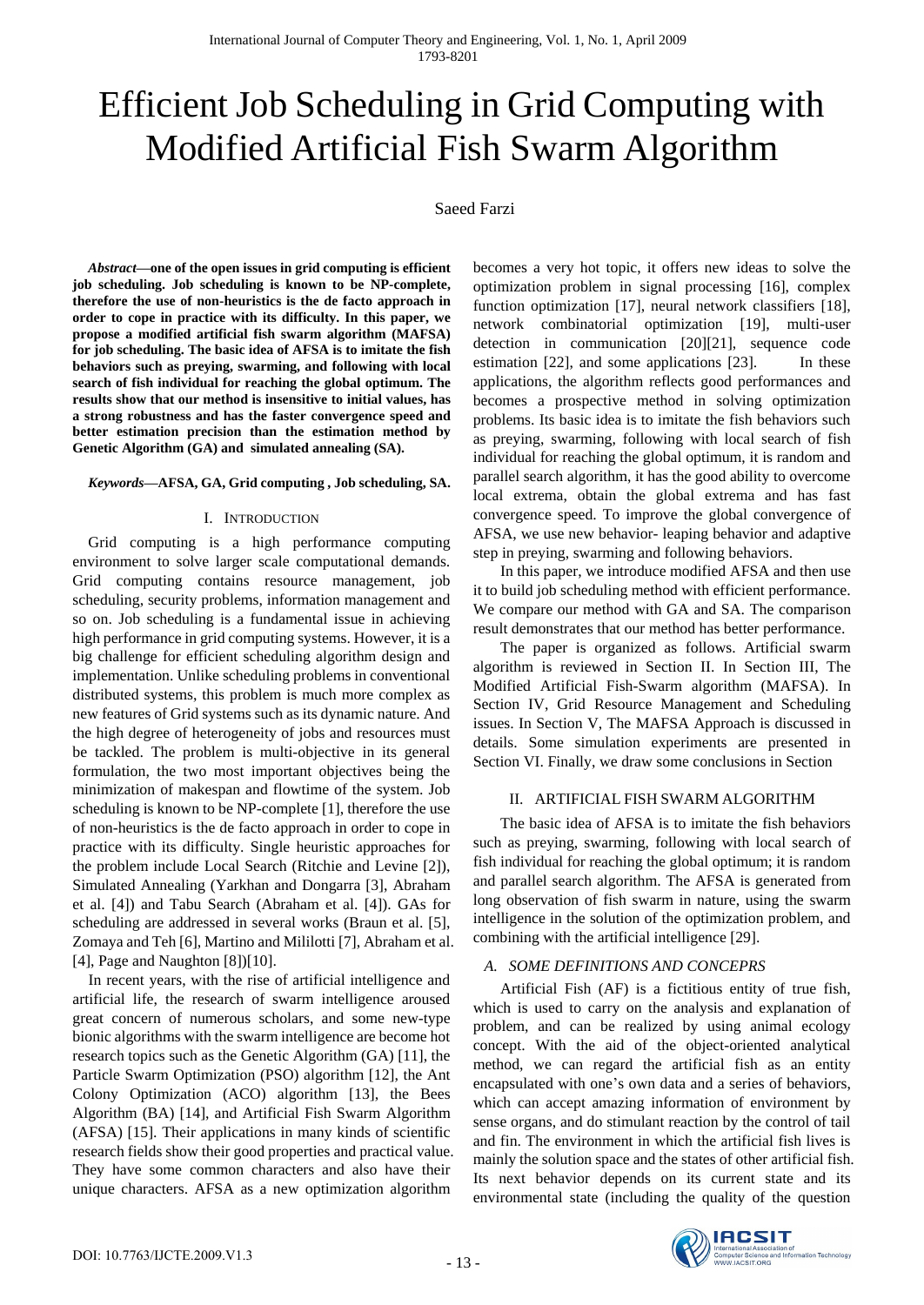solutions at present and the states of other companions), and it influences the environment via its own activities and other companions' activities [29].

 The AF realizes external perception by its vision shown in Fig.1. X is the current state of an AF, Visual is the visual distance, and Xv is the visual position at some moment. If the state at the visual position is better than the current state, it goes forward a step in this direction, and arrives the Xnext state; otherwise, continues an inspecting tour in the vision. The greater number of inspecting tour the AF does, the more knowledge about overall states of the vision the AF obtains. Certainly, it does not need to travel throughout complex or infinite states, which is helpful to find the global optimum by allowing certain local optimum with some uncertainty [29].



Fig.1 Vision concept of the Artificial Fish

Let  $X=(x1, x2, ..., xn)$  and  $Xv=(x1v, x2v, ...xnv)$ , then process can be expressed as follows:

$$
x_i^v = x_i + Visual.Rand(), i \in (0, n]
$$
 (1)

$$
X_{\text{next}} = X + \frac{X_{\nu} - X}{\|X_{\nu} - X\|}Step. Rand()
$$
 (2)

Where Rand () produces random numbers between 0 and 1, Step is the step length, and xi is the optimizing variable, n is the number of variables.

The AF model includes two parts (variables and functions). The variables include: X is the current position of the AF, Step is the moving step length, Visual represents the visual distance, try\_number is the try number and  $\vec{d}$  is the crowd factor  $(0 < d < 1)$ . The functions include the behaviors of the AF: AF\_Prey, AF\_Swarm, AF\_Follow, AF\_Move.

## *B. THE BASIC BEHAVIORS OF AFSA*

Fish usually stay in the place with a lot of food, so we simulate the behaviors of fish based on this characteristic to find the global optimum, which is the basic idea of the AFSA. The basic behaviors of AF are defined [24, 25] as follows for maximum:

*(1). AF\_Prey:* This is a basic biological behavior that tends to the food; generally the fish perceives the concentration of food in water to determine the movement by vision or sense and then chooses the tendency.

Behavior description: Let Xi be the AF current state and select a state Xj randomly in its visual distance, Y is the food concentration (objective function value), the greater Visual is, the more easily the AF finds the global extreme value and

converges.

$$
X_j = X_i + Visual.Rand()
$$
 (3)

If Yi<Yj in the maximum problem, it goes forward a step in this direction;

Otherwise, select a state Xj randomly again and judge whether it satisfies the forward condition. If it cannot satisfy after try\_number times, it moves a step randomly. When the try\_number is small in AF\_Prey, the AF can swim randomly, which makes it flee from the local extreme value field.

$$
X_i^{(t+1)} = X_i^{(t)} + Visual.Rand()
$$
 (5)

*(2). AF\_Swarm:* The fish will assemble in groups naturally in the moving process, which is a kind of living habits in order to guarantee the existence of the colony and avoid dangers. Behavior description: Let Xi be the AF current state, Xc be the center position and nf be the number of its companions in the current neighborhood (dij <Visual), n is total fish number.

If Yc>Yi and  $\frac{n_j}{n}$ *n*  $< d$ , which means that the companion

center has more food (higher fitness function value) and is not very crowded, it goes forward a step to the companion center;

$$
X_i^{(t+1)} = X_i^{(t)} + \frac{X_c - X_i^{(t)}}{\| X_c - X_i^{(t)} \|} \text{Step.Rand}( ). \tag{6}
$$

Otherwise, executes the preying behavior. The crowd factor limits the scale of swarms, and more AF only cluster at the optimal area, which ensures that AF move to optimum in a wide field.

*(3). AF\_Follow*: In the moving process of the fish swarm, when a single fish or several ones find food, the neighborhood partners will trail and reach the food quickly. Behavior description: Let Xi be the AF current state, and it explores the companion  $Xj$  in the neighborhood (dij <Visual), which has

the greatest Yj. If Yj>Yiand 
$$
\frac{n_f}{n} < d
$$
, which means that the

companion Xj state has higher food concentration (higher fitness function value) and the surroundings is not very crowded, it goes forward a step to the companion Xj ,

$$
X_i^{(t+1)} = X_i^{(t)} + \frac{X_j - X_i^{(t)}}{\| X_j - X_i^{(t)} \|} \text{Step.} \text{Rand}()
$$
 (7)

Otherwise, executes the preying behavior.

*(4). AF\_Move:* Fish swim randomly in water; in fact, they are seeking food or companions in larger ranges. Behavior description: Chooses a state at random in the vision, then it moves towards this state, in fact, it is a default behavior of AF\_Prey.

$$
X_i^{(t+1)} = X_i^{(t)} + Visual.Rand()
$$
 (8)

## III. THE MODIFIED ARTIFICIAL FISH-SWARM ALGORITHM (MAFSA)

 In the AFSA, there are many parameters that have impacts on the final optimization result. In order to elevate the global convergence of AFSA, we modified the AFSA from the two aspects as follows.

#### *A. THE LEAPING BEHAVIOR*

The preying behavior, swarming behavior and following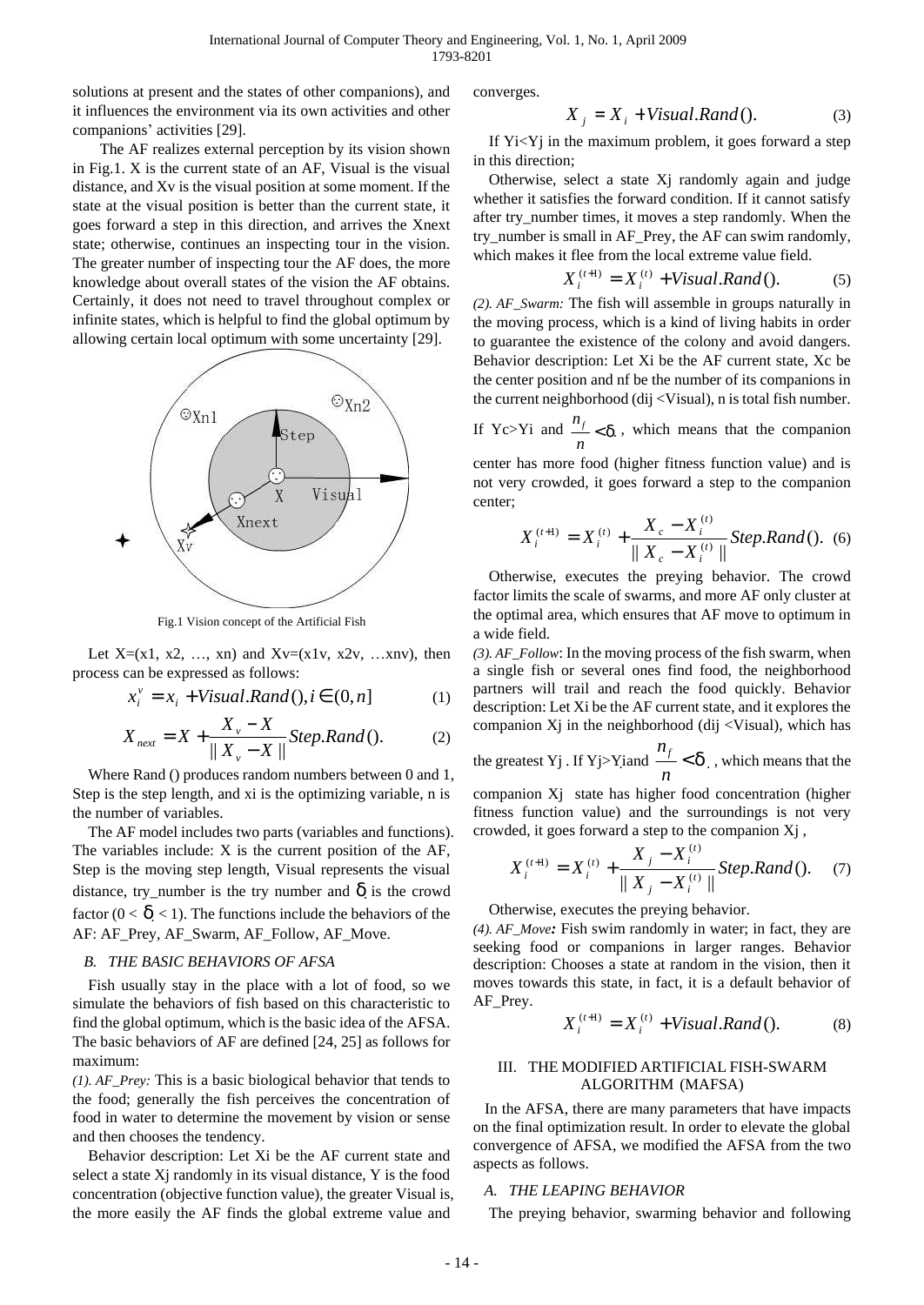behavior are all local behaviors in some degree. If the objective functions value is not changed after several iterations, it manifests that the function might fall into local minimum. If the program continues iteration, every AF's result will gradually be same and the probability of leaping out local optimum will be smaller [30]. To increase the probability to leap out local optimum and attain global optimum, we attempt to add leaping behavior to AF. The AF's leaping behavior is defined as follow.

*AF\_Leap:* If the objective function is almost the same or difference of the objective functions is smaller than a proportion during the given (m-n) iterations, Chooses some fish randomly in the whole fish swarm, and set parameters randomly to the selected AF.  $\boldsymbol{b}$  is a parameter or a function that can make some fish have other abnormal actions (values), eps is a smaller constant [30].

IF ( BESTFC(m)-BESTFC(n))\n
$$
X_{some}^{(t+1)} = X_{some}^{(t)} + b.Visual, Rand()
$$
\n(9)

# *B. ADAPTIVE STEP LENGTH IN MAFSA*

In [28], M.Jian et al, consider the parameter Step, with the increase of the Step, the speed of convergence is accelerated. However, when the increase of the Step is out of a range, the speed of convergence is decelerated, and sometimes the emergence of vibration can influence the speed of convergence greatly. Using the adaptive step may prevent the emergence of vibration, increase the convergence speed and enhance the optimization precision. In the behaviors of AF\_Prey, AF\_Swarm and AF\_Follow, which use the Step parameter in every iteration, the optimized variables (vector) have the various quantity of Step\*Rand (), Step is a fixed parameter, Rand( ) is a uniformly distributed function. M.Jian et al, give an adaptive Step method as follow (t means iteration time).

$$
Step_{t+1} = \frac{a.N - t}{N} Step_t \tag{10}
$$

Where  $a = (1.1 \sim 1.5)$ , *N* is the all iteration times.

This method has a relation with the iteration time, and gradually decreases the *Step*, so decreases the various quantities of optimized variables in each iteration time. Using the adaptive step, we can select the *Step* more randomly which can guarantee the fast convergence, the result's precision and stability [28].

## IV. GRID RESOURCE MANAGEMENT AND SCHEDULING ISSUES

 The grid resource broker is responsible for resource discovery, deciding allocation of a job to a particular resource,

$$
X_i^{(t+1)} = X_i^{(t)} + \frac{X_j - X_i^{(t)}}{\| X_j - X_i^{(t)} \|} \text{Step.} \text{Rand}()
$$
 (4)

binding of user applications (files), hardware resources, initiate computations, adapt to the changes in grid resources and present the grid to the user as a single, unified resource. Job scheduling in computational grids is a multi-objective optimization problem. In this work, we are concerned with two-objective cases (makespan, flowtime).

To formulate the problem, we consider  $J_n$  independent user jobs  $n = \{1, 2, \ldots N\}$  on  $R_m$  heterogeneous resources  $m=\{1, 2, \ldots, M\}$  with an objective of minimizing the completion time and utilizing the resources effectively. The speed of each resource is expressed in number of cycles per unit time, and the length of each job in number of cycles. Each job  $J_n$  has processing requirement  $P_j$  cycles and resource  $\mathbf{R}_m$  has speed of  $S_i$  cycles/second. Any job  $J_n$  has to be processed in resource *Rm,* until completion. To formulate our objective, define  $C_i$  as the completion time the last job  $j$ finishes processing. Define  $C_{max} = max \{C_j, j=1, ..., N\}$ , the makespan and  $\sum C_j$  , as the flowtime. An optimal schedule will be the one that optimizes the flowtime and makespan [21]. The conceptually obvious rule to minimize  $\sum C_j$  is to schedule Shortest Job on the Fastest Resource (*SJFR*). The simplest rule to minimize *Cmax* is to schedule the Longest Job on the Fastest Resource (*LJFR*). Minimizing  $\sum C_j$  asks the average job finishes quickly, at the expense of the larges job taking a long time, whereas minimizing *Cmax*, asks that no job takes too long, at the expense of most jobs taking a long time. In summary, minimization of *Cmax* will result in maximization of  $\sum C_j$  .

## V. THE MAFSA APPROACH

 When we want to optimize job scheduling with the Modified AFSA, the food concentration  $(FC)^1$  and the structure of AF are two key issues that must be exactly determined.

## *A. FOOD CONCENTRATION (FC)*

Several optimization criteria can be considered for this problem, certainly the problem is multi-objective in its general formulation. The fundamental criterion is that of minimizing the *makespan*, that is, the time when finishes the latest job. A secondary criterion is to minimize the *flowtime*, which is, minimizing the sum of finalization times of all the jobs. It should also be noted that *makespan* and *flowtime* are contradictory objectives; trying to minimize one of them could not suit to the other, especially for planning close to optimal ones. In our method, the optimization criteria are sorted by their importance. The criterion with more priority is *makespan* and the second criterion is *flowtime*. So FC is calculated as:

$$
FC = \frac{1}{((h) makes pan+(1-h)\overline{flowtime})+1}
$$
 (11)

Where *h* is priority factor (  $h \in [0-1]$  ) and <sup>2</sup> *flowtime* = *flowtime* / *M* . *M* is number of resources.

2 The *makespan* and *flowtime* values are in incomparable ranges, due to the fact that *flowtime* has a higher magnitude order over *makespan,* and its difference increases as more jobs and machines are considered.

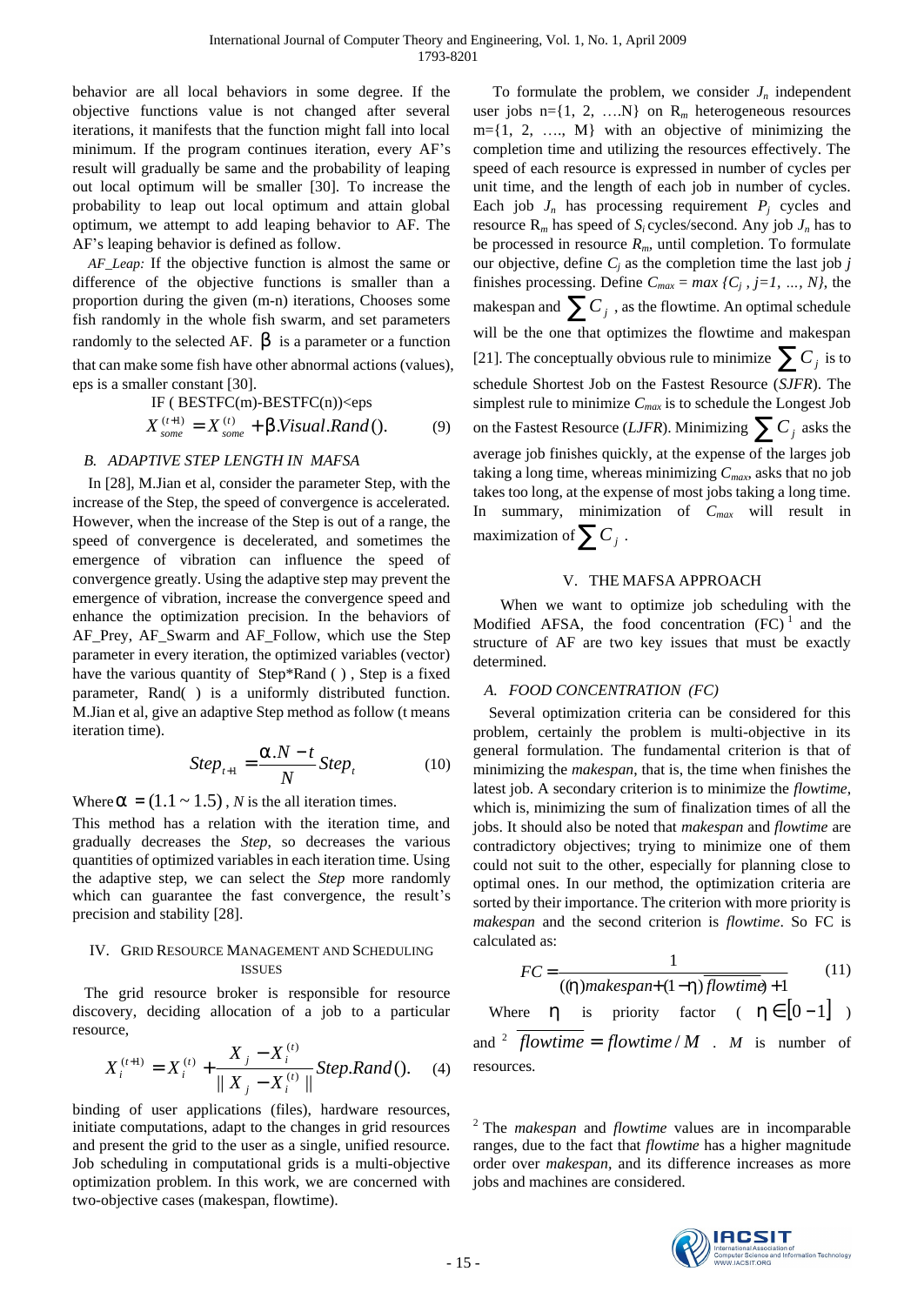## *B. THE STRUCTURE OF AF*

The most important consideration is the representation strategy, that is, how to encode the solutions of the job scheduling into AFs. In this paper, feasible solutions are encoded in a vector, called *fish*, of size *N (*number of jobs), where *fish*[*i*] indicates the resource where job *i* is assigned by the schedule. Thus, the values of this vector are natural numbers included in the range [1*; M (number of resources)*].

#### *C. DISTANCE BETWEEN TWO FISHES*

we define the distance of two AFs as follow.

$$
d_{ij} = \sqrt{\sum_{h=0}^{N} (fish_i[h] - fish_j[h])^2}
$$
 (12)

Where *N* is the number of jobs.

#### VI. EXPERIMENTAL STUDIES

In our experiments, Genetic Algorithm (GA), Simulated Annealing (SA) were used to compare the performance with MAFSA Specific parameter settings of all the considered algorithms are described in Table.2 Each experiment (for each algorithm) was repeated 10 times with different random seeds. The makespan values of the best solutions throughout the optimization run were recorded. And the averages were calculated from the 10 different trials. In a grid environment, the main emphasis was to generate the schedules as fast as possible. So the completion times for 10 trials were used as one of the criteria to improve their performance. First we tested a small scale job scheduling problem involving 3 resources and 13 jobs represented as (3, 13). The resource speeds of the 3 resources are 4, 3, 2 CPU TIME, and the job length of 13 jobs are 6, 12, 16, 20, 24, 28, 30, 36, 40, 42, 48, 52, 60 cycles, respectively.

Table.1 shows the results (makespan) for 10 GA runs, 10 SA runs and 10 MAFSA runs. The optimal result is supposed to be 46. While GA provided the best results twice, SA, and MAFSA provided the best result three, five times respectively.

We tested the GA, SA and MAFSA for large scale job scheduling. Table.3 shows the results. We can see that the performance of MAFSA is better than GA and SA under the same condition. Also MAFSA usually

spent the least time to allocate all the jobs on the grid node, GA was the second, and SA had to spend more time to complete the scheduling.

One of the most important things about MAFSA is designing in parallel computing structure. The MAFSA is object-oriented and it can easily implement. Another important thing is that the AFSA has no special requirements to initial values and has the ability of the global convergence, so the initial value can be set with stochastic values or fixed values, and other parameters can be set in a wide range. In brief, the algorithm has strong adaptability.

#### VII. CONCLUSION

In this paper, we develop a novel method by introducing the modified AFSA for job scheduling in gird computing. AFSA is novel method to search global optimal value by AF`s prey behavior, swarming behavior and following behavior. The step constrains in the three behaviors affects the global search capacity of the AF. Therefore, we modified the AFSA with adding leaping behavior and using adaptive Step. Then we have used MAFSA to introduce a novel method for job scheduling. We evaluate the performance of our method and compared it with two algorithms, which have been introduced before two (GA, SA), under the same condition. From the simulated experiment the result of MAFSA is better than others.

#### **REFERENCES**

- [1] M.R. Garey and D.S. Johnson. "Computers and Intractability A Guide to the Theory of NPCompleteness." W.H. Freeman and Co., 1979.
- [2] G. Ritchie and J. Levine, "A fast, effective local search for scheduling independent jobs in heterogeneous computing environments." Technical report, Centre for Intelligent Systems and their Applications, School of Informatics, University of Edinburgh, 2003.
- [3] A. Yarkhan and J. Dongarra." Experiments with scheduling using simulated annealing in a grid Environment, " In 3rd International Workshop on Grid Computing (GRID2002), 2002, pp.232–242.
- [4] M A. Abraham, R. Buyya, and B. Nath." Nature's heuristics for scheduling jobs on computational grids, " In The 8th IEEE International Conference on Advanced Computing and Communications (ADCOM 2000), India, 2000.
- [5] H.J. Braun, T. D Siegel, N. Beck, L.L. Blni, M. Maheswaran, A.I. Reuther, J.P. Robertson, M.D. Theys, and B. Yao. "A comparison of eleven static heuristics for mapping a class of independent tasks onto heterogeneous distributed computing systems, " Journal of Parallel and Distributed Computing, vol.61(6), 2001, pp.810–837.
- [6] A.Y. Zomaya and Y.H. Teh. "Observations on using genetic algorithms for dynamic load-balancing, " IEEE Transactions On Parallel and Distributed Systems, vol.12(9), 2001, pp.899–911.
- [7] V. Di Martino and M. Mililotti. "Sub optimal scheduling in a grid using genetic algorithms, " Parallel Computing, vol.30, 2004, pp.553–565.
- [8] J. Page and J. Naughton. "Framework for task scheduling in heterogeneous distributed computing using genetic algorithms, Artificial Intelligence Review, vol.24, 2005, pp.415–429.
- [9] L. Zhang, Y. Chen, R. sun, S. Jin and B. Yang , " A Task Scheduling Algorithm Based on PSO for Grid Computing, " International Journal of Computational Intelligence Research. Vol.4(1), 2008, pp. 37–43.
- [10] J. Carretero, F. Xhafa and A. Abraham, "GENETIC ALGORITHM BASED SCHEDULERS FOR GRID COMPUTING SYSTEMS, International Journal of Innovative Computing, Information and Control ICIC International Vol.3(6), 2007, pp.1-19,
- [11] Goldberg, D.E.: Genetic Algorithms in Search, Optimization and Machine Learning.Addison-Wesley Longman , 1989.
- [12] Eberhart, R., Shi, Y., Kennedy, J.:Swarm Intelligence. Morgan Kaufmann, San Francisco , 2001.
- [13] Dorigo, M., Stzle, T.: Ant Colony Optimization. MIT Press, Cambridge , 2004.
- [14] Pham, D.T., Ghanbarzadeh, A., Koc, E.: The Bees Algorithm.Technical Note, Manufacturing Egnineering Centre, Cardiff University, UK , 2005.
- [15] Li, X.L.: A New Intelligent Optimization-Artificial Fish Swarm Algorithm. Doctor thesis, Zhejiang University of Zhejiang, China , 2003.
- [16] Jiang, M.Y., Yuan, D.F.: Wavelet Threshold Optimization with Artificial Fish Swarm Algorithm. Proc. of IEEE International Conference on Neural Networks and Brain, Beijing China, 2005, pp.569 -572.
- [17] Xiao, J.M., Zheng , X.M., Wang , X.H.: A Modified Artificial Fish-Swarm Algorithm. Proc. of IEEE the 6th World Congress on Intelligent Control and Automation, Dalian China, 2006, pp.3456-3460.
- [18] Zhang, M.F., Cheng, S., Li, F.C.: Evolving Neural Network Classifiers and Feature Subset Using Artificial Fish Swarm. Proc. of IEEE International Conference on Mechatronics and Automation, Luoyang China, 2006, pp.1598-1602.
- [19] Shan, X.J., Jiang, M.Y.: The Routing Optimization Based on Improved Artificial Fish Swarm Algorithm. Proc. of IEEE the 6th World Congress on Intelligent Control and Automation, Dalian China, 2006, pp.3658-3662.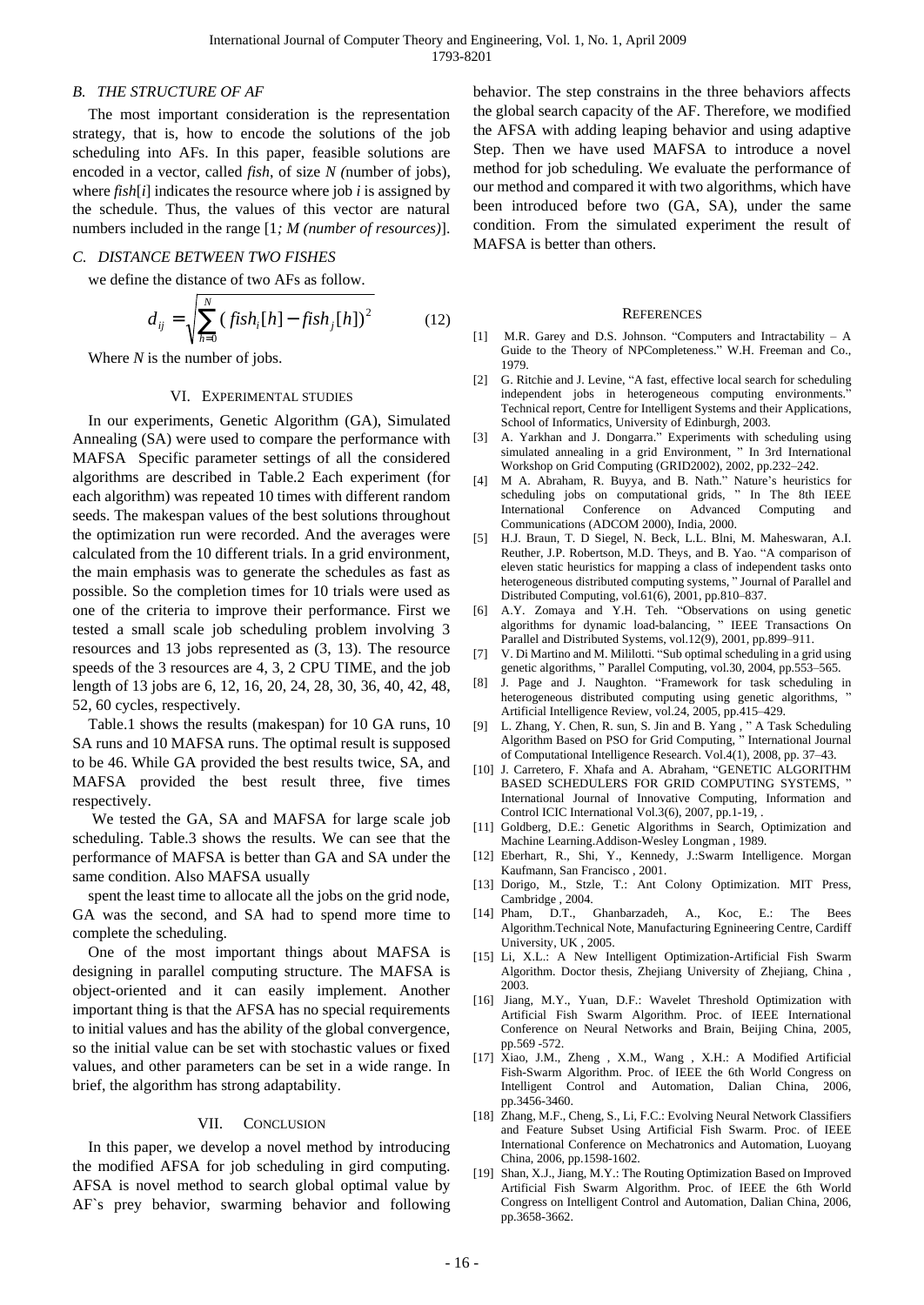- [20] Jiang, .Y., Wang, Y., Pfletschinger, S., Lagunas, M.A.: Optimal Multiuser Detection with Artificial Fish Swarm Algorithm. Proc. of International Conference on Intelligent Computing(ICIC 2007). CCIS 2, Springer-Verlag Berlin Heidelberg , pp.1084-1093, 2007.
- [21] Yu , Y., Tian , Y.F., Yin, Z.F.: Multiuser Detector Based on Adaptive Artificial Fish School Algorithm. Proc. of IEEE International symposium on communications and information technology, 2005, pp.1480-1484.
- [22] Jiang, M.Y., Wang, Y., Rubio, F.: Spread Spectrum Code Estimation by Artificial Fish Swarm Algorithm. Proc. of IEEE International Symposium on Intelligent Signal Processing (WISP'2007). Alcalá de Henares , Spain , 2007.
- [23] Jiang, M.Y., Yuan, D.F.: Artificial Fish Swarm Algorithm and Its Applications. Proc. Of International Conference on Sensing, Computing and Automation, Chongqing China, 2006, pp.1782-1787.
- [24] X.L.Li, "A New Intelligent Optimization- Artificial Fish Swarm Algorithm, " PhD thesis, Zhejiang University, China, June, 2003,
- [25] M.Y.Jiang, D.F.Yuan, "Wavelet Threshold Optimization with Artificial Fish Swarm Algorithm, " in Proc. of the IEEE International Conference on Neural Networks and Brain, (ICNN&B'2005), Beijing, China, 13-15, Oct. 2005, pp.569-572.
- [26] A. Abraham, H. Liu, W. zhang and T. chang, "Scheduling Jobs on Computational Grids Using Fuzzy Particle Swarm Algorithm, Springer-Verlag Berlin Heidelberg, 2006, pp. 500–507.
- [27] M.Jian, Y.Wang, S.Pfletschinger, "optimal Multiluser Detection with Artificial Fish Swarm Algorithm", ICIC CCIS2, springer, 2007, pp.1084-1093.
- [28] M.Jian, N.Mastorakis, D.Yuan, M.A.Languanas, "Multi-thershold Image Segmentation with Improved Artificial Fish Swarm Algorithm Block-Coding and Antenna selection, " European computing Conference(ECC), September 2007.
- [29] M.Jian , Y.wang, F.Rubio, D.Yuan, " Spread Spectrum code estimation by artificial fish swam algorithm block-coding and antenna selection, IEEE international symposium on intelligent signal processing (WISP), October 2007.
- [30] ] C.Wang, C.Zhou, J.Wma, "an improved artificial fish-swarm algorithm and it `s application in feed-forward neural networks, ' proceeding of fourth international conference on machine learning and cybernetics, August 2005, pp.18-21.



Saeed Farzi was born in Kermanshah in 1983. He is an faculty member at the Department of Computer<br>Engineering, Islamic Azad Engineering, Islamic Azad University-beranch of Kermanshah, Iran. He received his B.S. in Computer Engineering from Razi university in Iran, in 2004 and M.S. in Artificial Intelligence from Isfehan university in Iran, in 2006. His current research interests include artificial intelligence, Neural Network, soft computing and Grid computing

| <b>Method</b> |      | ↵     |      |       |    | o     |    | o    |       | 10 | Average  | <b>Best</b> |
|---------------|------|-------|------|-------|----|-------|----|------|-------|----|----------|-------------|
|               |      |       |      |       |    |       |    |      |       |    | makespan | makespan    |
| GA[26]        | 47   | 46    | 47   | 47.33 | 46 | 47    | 47 | 47   | 47.33 | 49 | 47.11    | 46          |
| SA[26]        | 46.5 | 46.5  | 46   | 46    | 46 | 46.66 | 47 | 47   | 47.33 | 47 | 46.6     | 46          |
| MAFSA         | 47   | 46.66 | 46.4 | 46    | 46 | 46    | 47 | 46.4 | 46    | 46 | 46.34    | 46          |

Table 1: The results for 10 GA runs, 10 SA runs, and 10 MAFSA runs.

Table 2: Design Parameters of GA,SA and LEM3

| <b>Algorithm</b> | Parameter name                                  | <b>Value</b> |  |
|------------------|-------------------------------------------------|--------------|--|
| GA[26]           | Size of the population                          | 20           |  |
|                  | Probability of crossover                        | 0.8          |  |
|                  | Probability of mutation                         | 0.02         |  |
|                  | Scale for mutations                             | 0.1          |  |
|                  | Number operations before temperature adjustment | 20           |  |
|                  | Number of cycles                                | 10           |  |
| SA[26]           | Temperature reduction factor                    | 0.85         |  |
|                  | Vector for control step of length adjustment    | 2            |  |
|                  | Initial temperature                             | 50           |  |
|                  | Visual                                          | 3            |  |
|                  | Step                                            | 2.6          |  |
| <b>MAFSA</b>     | Number of fishes                                | <b>200</b>   |  |
|                  | $d$ (Crowded factor)                            | 0.8          |  |
|                  | $h$ (priority factor)                           | 0.9          |  |